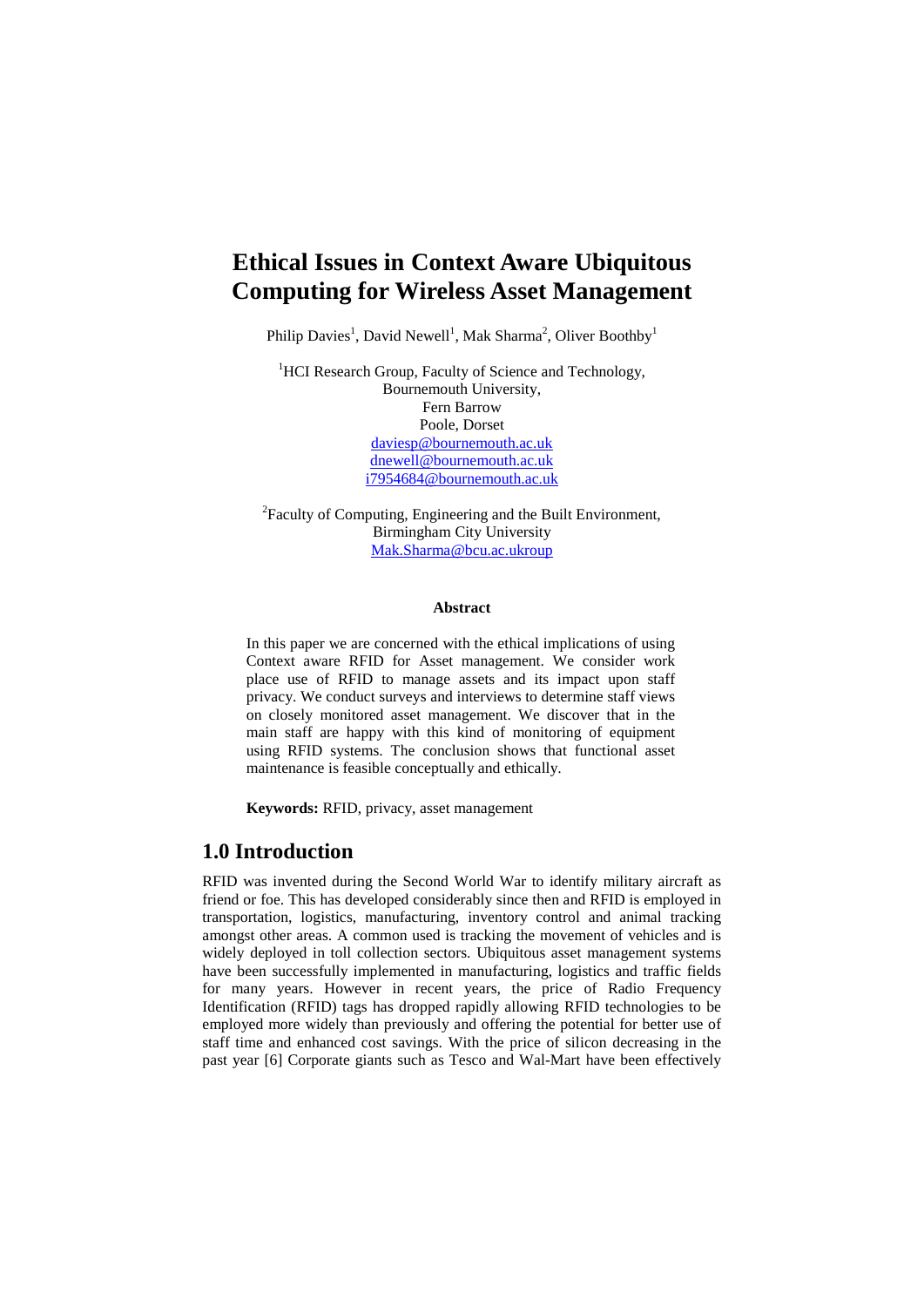using RFID and EPC systems for years to enable better efficiency of logistics and allowing modelling of data in an ERP system, giving competitive edge. [16] With ever decreasing of cost RFID tags, this allows more innovation of RFID to be implemented in different sectors, as long as the value added outweighs the cost of the technology.

Tags are attached to an object which carries a small amount of data such as a manufacture or product ID. RFID networks allow the identification of a 'tag' using wireless electromagnetic fields. RFID has three main class types of tags; passive, semi-passive and active. Not all of these types of tag are suitable for asset management. Passive RFID is suited for inventory control and low-cost items due to the read range limit and active are more suited for High-cost items as the high range of communication gives a more accurate stand point. [13]. However, active tags are increasingly difficult to attach to mobile devices which make them unsuitable for a mobile asset management system. [17] Both Sanpechuda and Kovavisaruch and Wang argue that the type of RFID should be chosen around the application and purpose.

## **2.0 Ethical Problems**

Due to the nature of RFID technology the network communicates wirelessly without notifying any parties that they or their equipment is being monitored and tracked. Consequently RFID tag usage has privacy issues associated with it. [6]. Garfinkel et al. [4] categorises two threats associated with the use of RFID tags: personal threats and corporate data threats. The primary concern of this study is the first of these and we will be looking exclusively at the personal threat arising from this the emerging technology.

Every RFID tag receives a unique shadow and thus is uniquely identifiable. This allows personal tracking since if a person is carrying an RFID tag they are traceable. Furthermore, since any RFID reader is able to gather information from tags, unauthorised parties could track any individual with a tag. [6] Now that readers are built into smartphones tracking could be implemented by almost anyone and be undetected. Garfinkel et al. [4] suggest that the benefits of RFID will be delayed if security and privacy issues are not correctly dealt with. These concerns are slowing down innovation and implementation of RFID and EPC systems in corporate and retail environments. Kelly and Erickson [7] talk of the individual's right "to be left alone" and suggest that tagging objects linked to an individual may be used to collect information about the individual as much as about the object and hence their daily life can come under scrutiny. The author puts forward hypothetical cases that raise potential legal issues. One instance asks the question if a burglary takes place through the third party tracking of an RFID on a high value item and the users/consumer gets assaulted, would the manufacturer who attached the tag be liable for damages. At the current time there is no legal answer to this hypothetical issue. [7]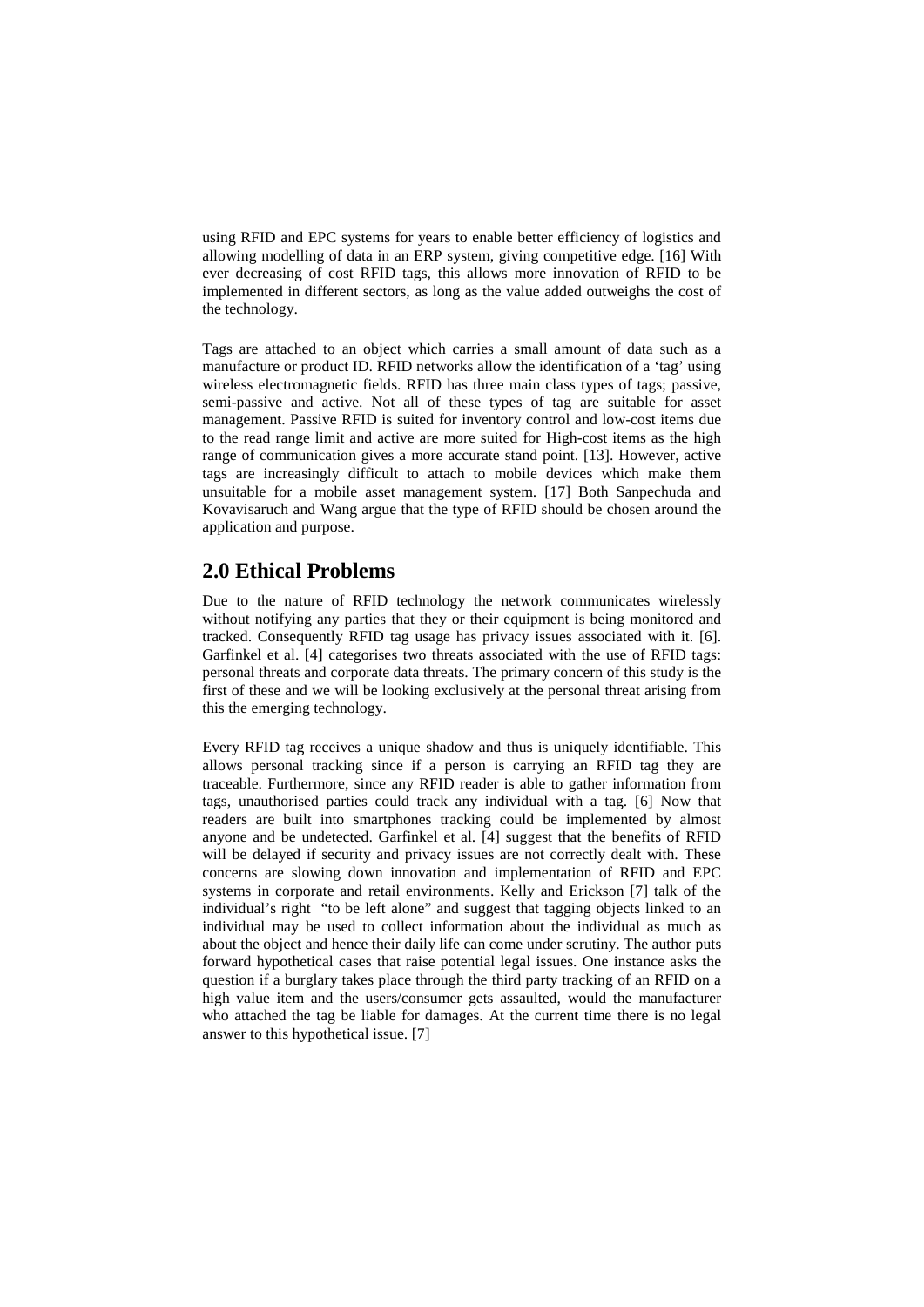### **3.0 Technical approaches**

To meet some of these privacy issues a range of technical solutions have been suggested. One suggestion is that tags should be made responsive to "kill commands" to deactivate tags, block tags and rewrite the memory on tags. However this idea limits or completely removes the RFID purpose and would render the tag of limited usefulness. Another suggestion is that tag codes could be encrypted. This would give tags security, allowing privacy for users from unauthorised listeners accessing the tag data but would not stop the tracking of the tag by its RFID shadow. However the introduction of encryption raised the cost of the tags, something which manufacturers are trying to avoid. EPCglobal working closing with RFID manufactures to get tags to cost below five cents, this poses a conflict of interest between security and cost. [3]

Garfinkel et al. [5] and Kelly and Erickson [7] both agree that regulation is needed to solve the privacy issue before a restricting policy is put in place which could stop the technology from being taken up widely. However there is disagreement on whether it is ethical or unethical to collect information about the customer without their knowledge or agreement. Kelly and Erickson [7] suggest that as long as safeguards for data usage are in place to protect the customer, then it is acceptable to collect their information from RFID. However Garfinkel et al. [5] take the opposite view and suggest that the threat is unknown at present and further progress on implementation should be halted until legal legislation put in place. They suggest an "RFID Bill of Rights" [4] to bring fair practices to the use of RFID, giving five principles for deployment of low cost RFID systems. According to Garfinkle [4], users of RFID systems and purchasers of products containing RFID tags should have:

- 1. The right to know if a product contains an RFID tag.
- 2. The right to have embedded RFID tags removed, deactivated, or destroyed when a product is purchased.
- 3. The right to first class RFID alternatives: consumers should not lose other rights (e.g. the right to return a product or to travel on a particular road) if they decide to opt-out of RIFD or exercise an RFID tag's "kill" feature.
- 4. The right to know what information is stored inside their RFID tags. If this information is incorrect, there must be a means to correct or amend it.
- 5. The right to know when, where and why an RFID tag is being read.

We agree that there are clear ethical issues with RFID and it is important to make sure that all users/customers are aware of the system and its purpose as well as its implications for them personally.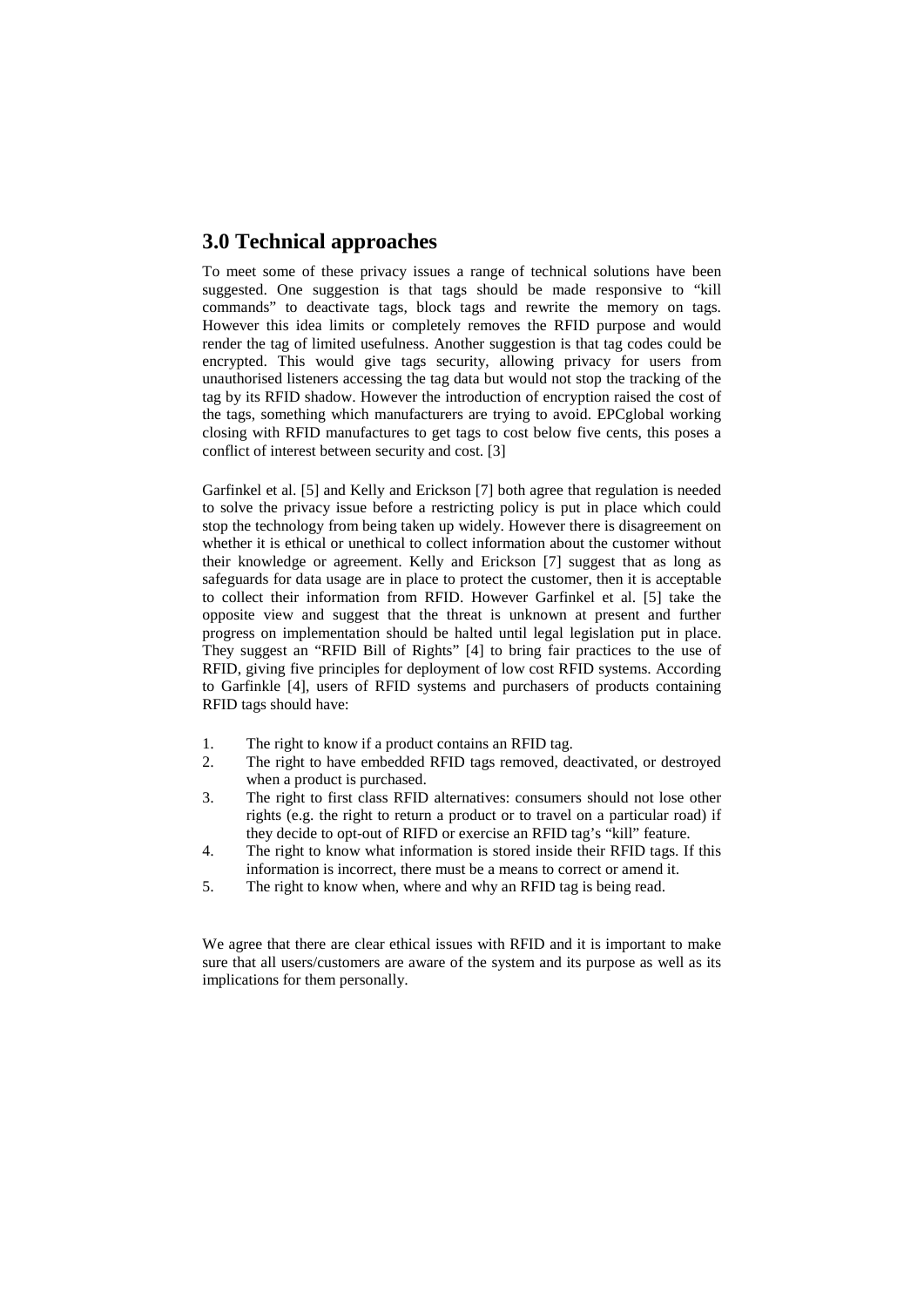### **4.0 Asset Management Problems**

Into this ethical context many companies are looking for an automated solution for asset management and the targeted tracking of assets which is especially desirable for large companies. Businesses want to know which assets are leaving corporate buildings and when. Such a system allows the enforcement of resource policies more effectively. For example if a policy requires laptop user to be "off site at for at least 60% of company time" then it is difficult to manage this effectively without a great deal of manual input, time and effort. But using an RFID tracking system, the monitoring of all laptop movement could potentially be automated and data accumulated easily. However staff who carry their laptops from place to place are also tracked along with the laptop. Consequently there may be legal and ethical implications as well as policy implications that follow from the implementation of such systems.

In this paper we will look at the ethical implications from the point of view of staff whose movements around the workplace are being tracked. We look at staff sensitivity issues and whether there is likely to be staff resistance to the implementation of such a system.

#### **5.0 Method**

The approach was to gather information about staff sensitivity of RFID use from two data sources; one source was a questionnaire for general staff and the second interviews with IT specialists. The questionnaire was given to general workers in office environments to obtain their views on the tracking computer hardware. The second source was interviews with IT specialists to ensure the finished solution satisfied the demands of an enterprise environment.

A questionnaire was piloted with a focus group. One of the key aspects of the focus group was to check the English was not too technical and non-technical users could understand and complete the questionnaire. The feedback from the focus group was:

- some users did not see why the demographic questions were in place
- some did not know if they carried an RFID or NFC already.
- Some did not know what was meant by an RFID

As a consequence of the trial, text was added to the questionnaire before Question 3 to explain RFID.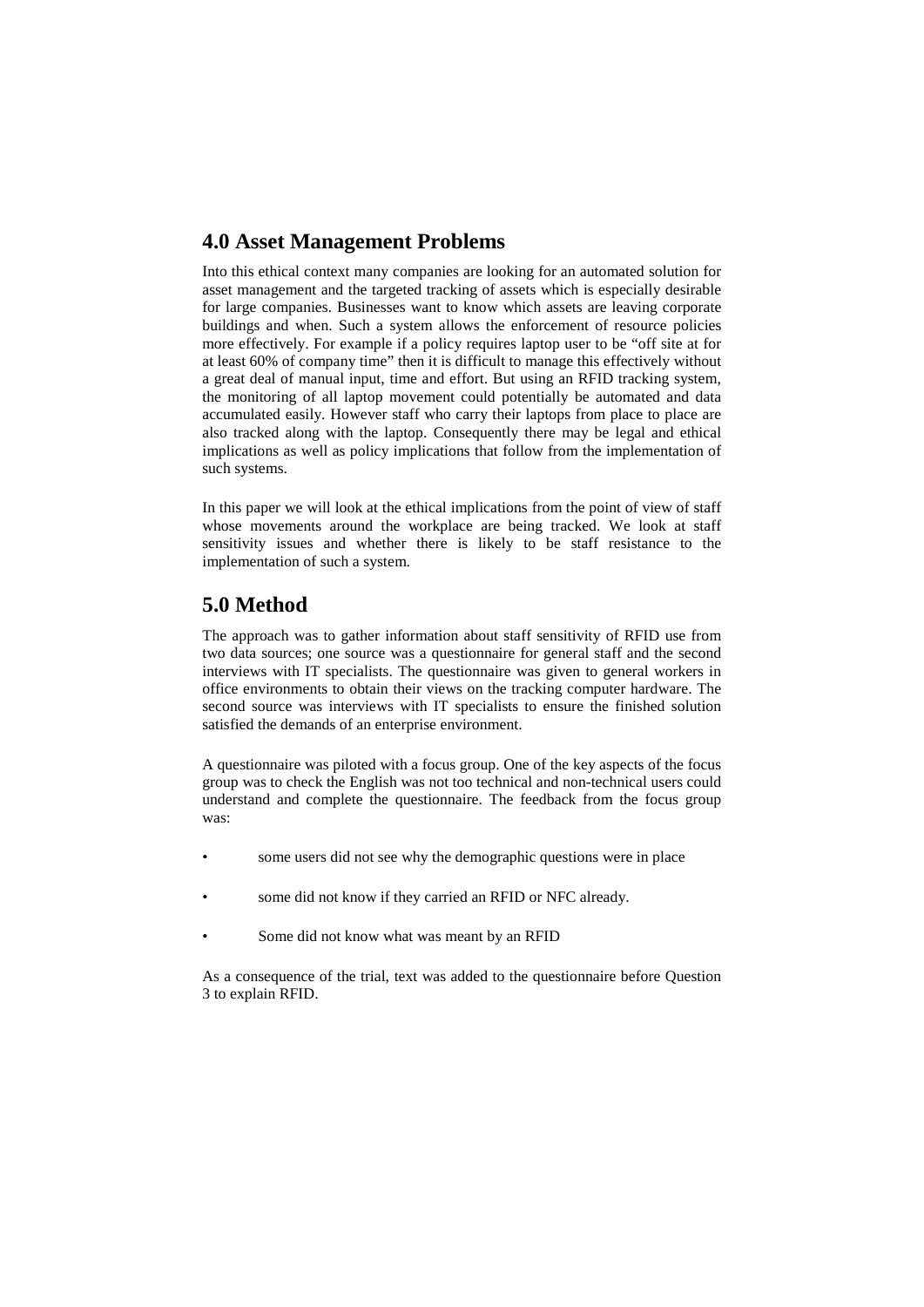The questionnaire was distributed online for a period of a week using non-agespecific channels on social media. The study was kept anonymous, and had a total of 41 responses.

## **6.0 Questionnaire Response**

Two demographic questions were asked to see if there are any security and privacy concerns within different age groups and industries. All other questions were related to employee feelings on security and privacy concerns of NFC and RFID.

#### **6.1 Demographic Results**

The survey attracted replies from 15 industries with the top three bring IT, Health and joint third of Agriculture and Finance. Figure 1.



Figure 1: Industry Profile

Figure 2 shows that 76.90% of respondents were in the 18 to 44 age group with the sub age range of 18 to 24 having a minor majority, the remaining 23.10% being up to retirement age.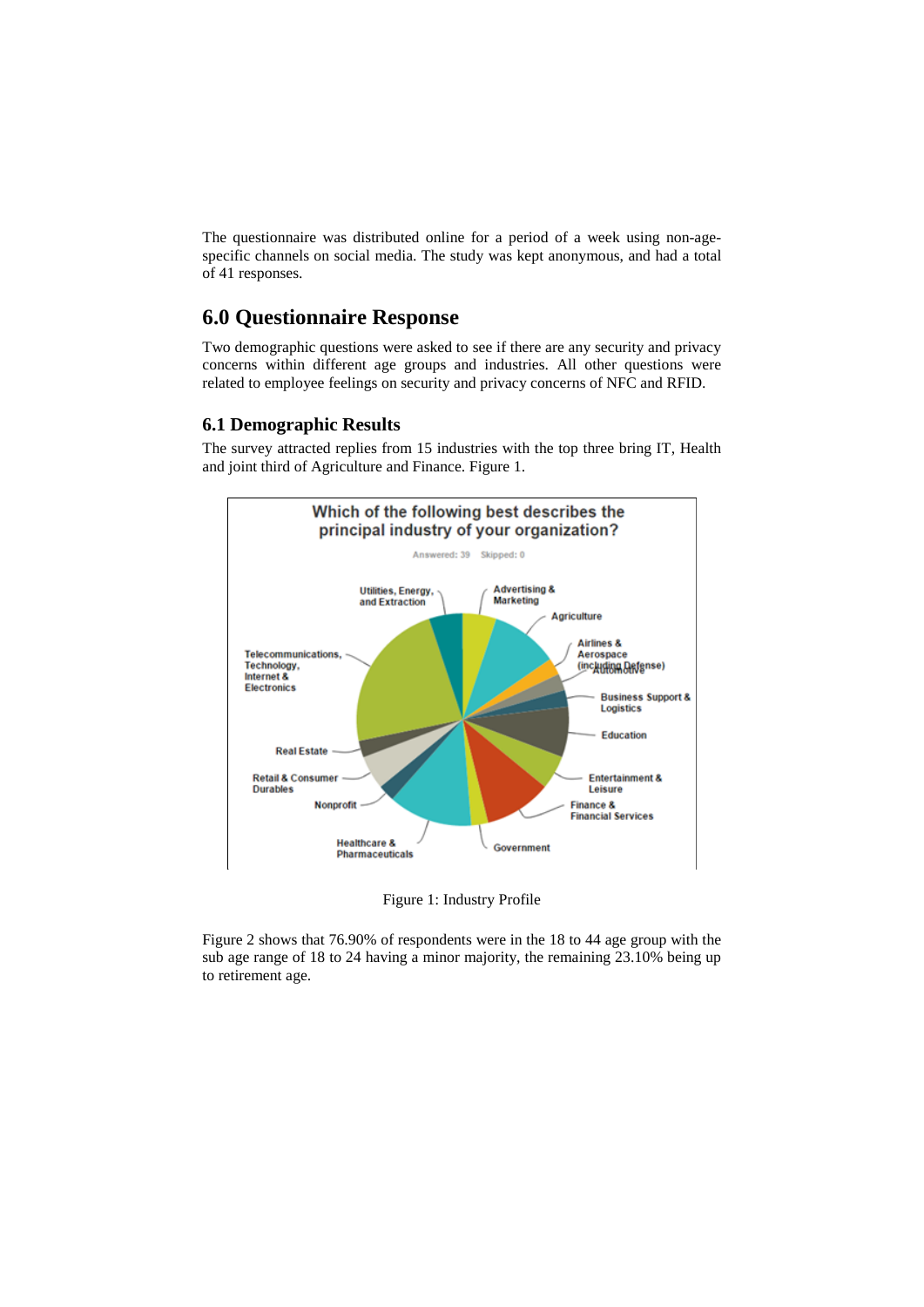

Figure 2: Age Profile

Largely the demographics of the respondents are broad in line with the diversity of both age and industry of employment.

#### **6.2 Privacy Results**

Respondents were asked about security and privacy of RFID, and questions related directly to their work environment.

First the question was asked if the respondents already carried an RFID or NFC tag and 64.10% acknowledge they already carry such technology.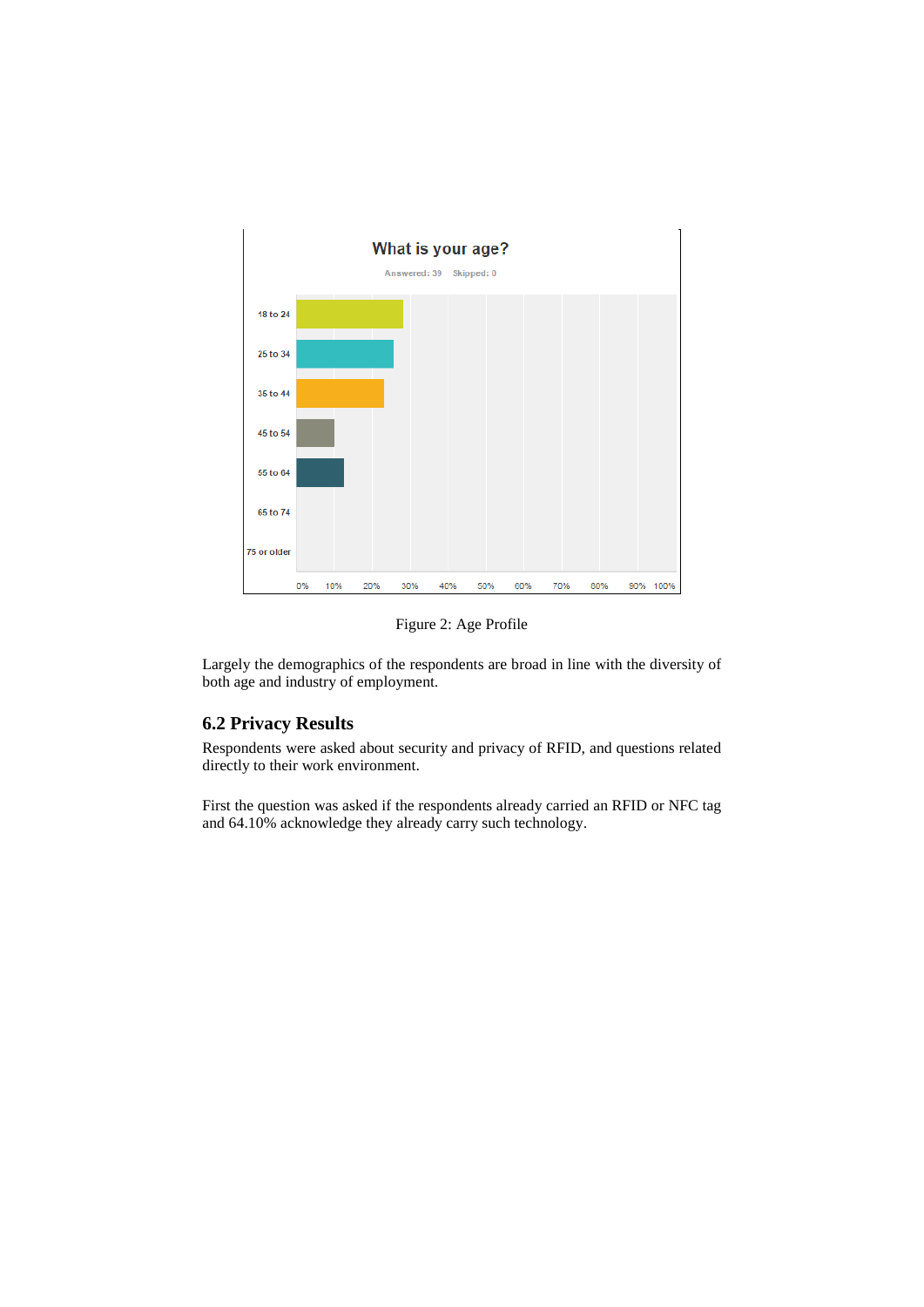

Figure 3: General Concerns about Privacy and Security



Figure 4: Concerns about Company Tracking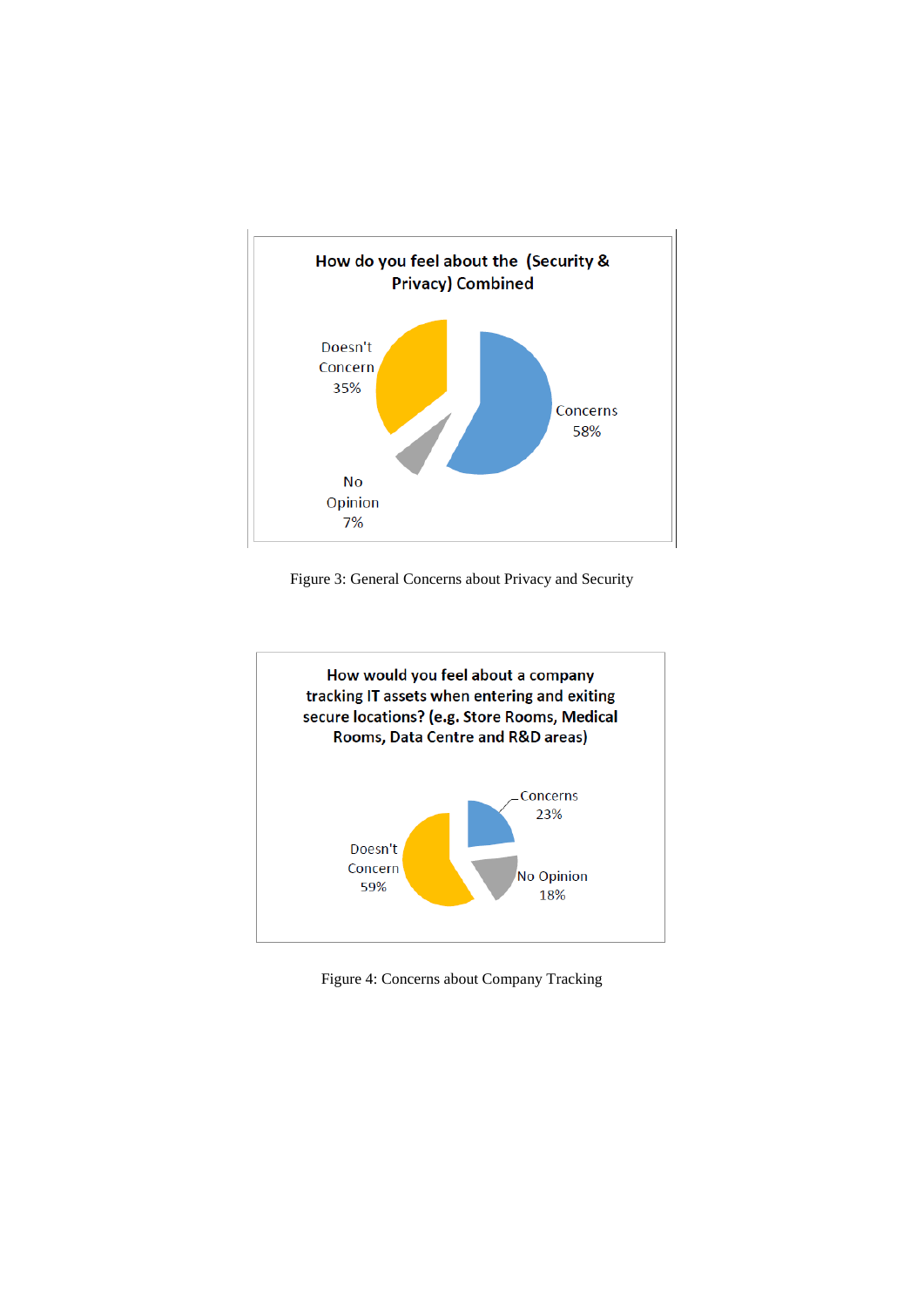The respondents were then asked more directly about the issue of tracking in and around company buildings. The majority not having any concerns on both questions. Asked whether they had general concerns regarding privacy and security, 58% said that they did. Figure 3 In contract when asked if they had concerns about their company tracking them or their equipment only 23% said they had concerns, which is less than half. Figure 4 This suggests that most employers are trusted with tracking information.



Figure 5: Entering and Exiting Buildings

Similarly there were limited concerns about the employer monitoring staff entering and exiting buildings with only 21% of staff showing some concern. This compares with 23% of staff concerned with the employer monitoring secure locations.

When asked if staff had concerns should their employer want to introduce and RFID tagging system, then 82.05% of respondents would not have an issue of an RFID system being implemented. Figure 6 This indicates that RFID technology is not subject to high levels of staff resistance and is likely to have a future in the workplace as part the of the internet of everything. The security and privacy of RFID are the main area of concern for respondents and this should be looked at in detail, with tracking being less of an issue.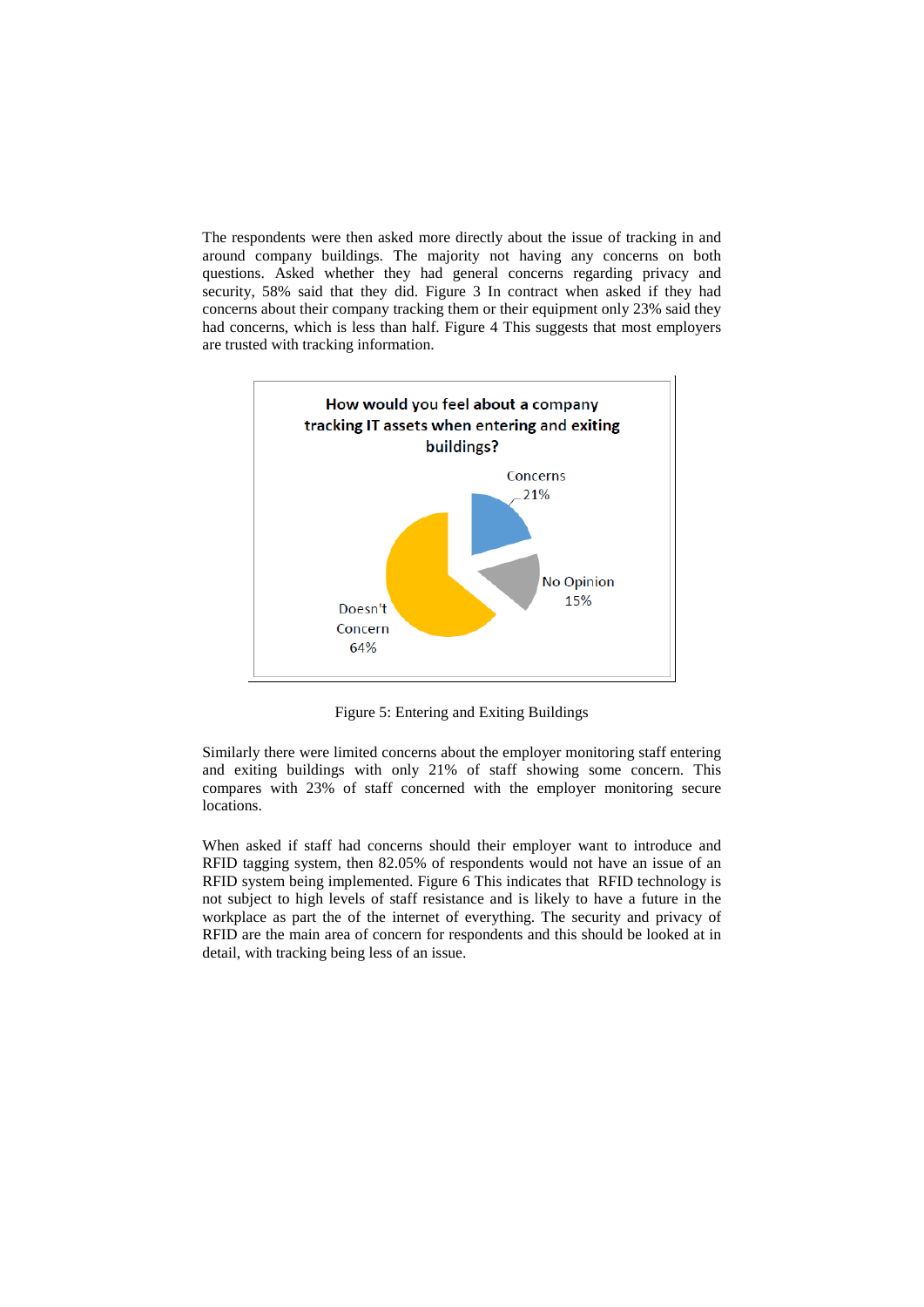

Figure 6: RFID Implementation

Of the respondents, 15% to 18% had no opinion on tracking, This may have been due to lack of information about RFID available or a lack of understanding about the implications for the responders

## **7.0 Conclusion**

It is clear from this survey of general IT users that although the majority have concerns about privacy and security in a general IT context, this concern is reduced by approximately half when the issue concerns tracking by the person's own employer. This is an interesting result which may suggest that staff feel that employers can be more trusted than others when it comes to privacy and security information

The connection between employer and employee is already an intimate one as far as personal data is concerned. The employer already has a great deal of private information about the employee including personal address, health, ethnic and salary information. It might well be reasoned that information on movement is just a part of that overall package and so employers can be trusted with this additional data.

On the other hand it might be that employees feel that employers may have the right to this data if it concerns their equipment and their staff then they should know where they are located. Either way it suggests that companies which seek to implement the tracking of equipment and staff using RFID should have the larger part of the majority in their favour.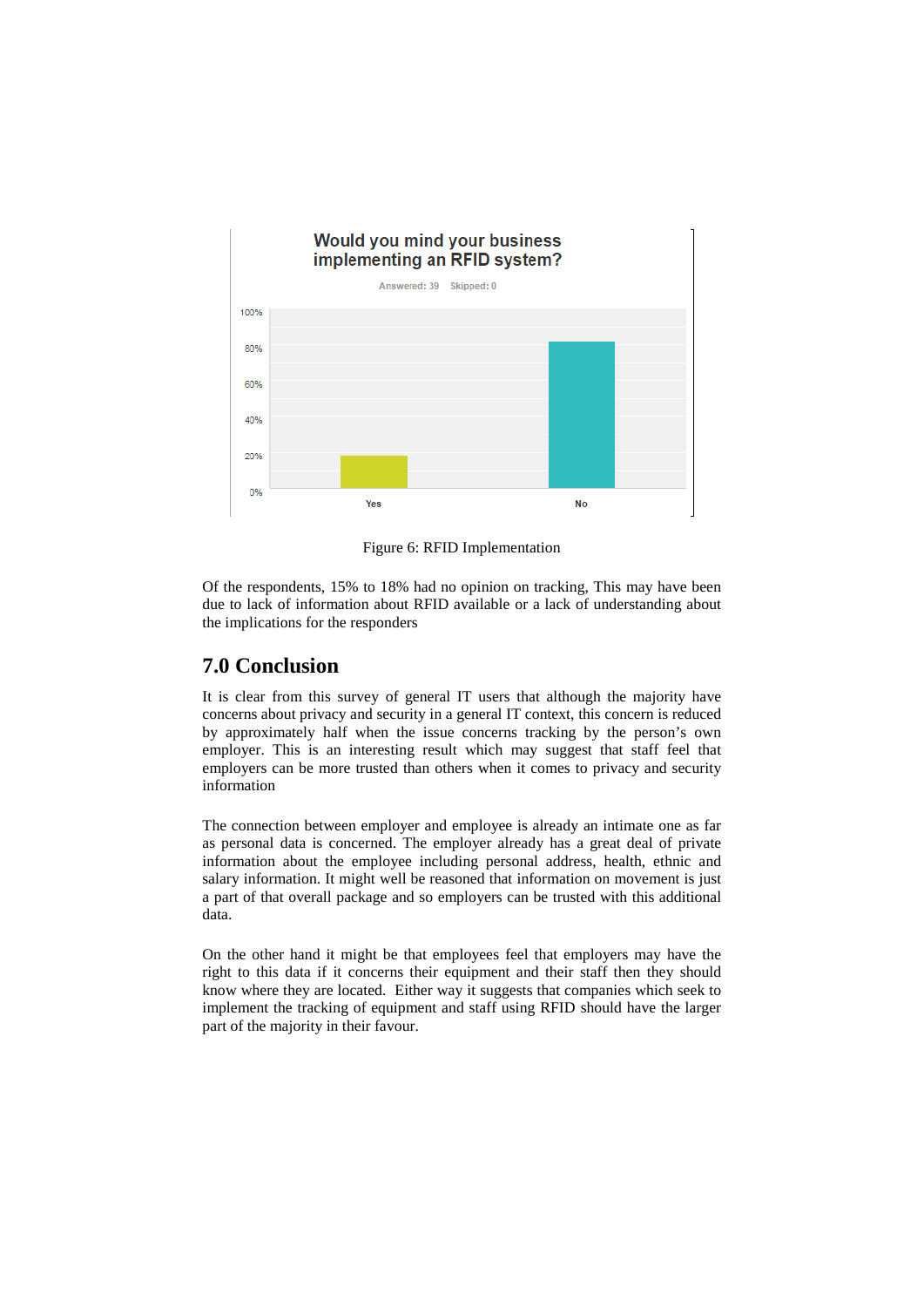#### **8.0 References**

1. BBC, 2007. World's tiniest RFID tag unveiled. BBC Technology [online], 23 February 2007. Available from:

http://news.bbc.co.uk/2/hi/technology/6389581.stm [Accessed 6 Mar 2015].

- 2. Dashevsky, V. and Sokolov, B., 2009. New concept of RFID reader networks structure: hardware and software architecture. 2009 International Conference on Ultra Modern Telecommunications & Workshops.
- 3. GS1, 2014. Regulatory status for using RFID in the EPC Gen 2 band (860 to 960 MHz) of the UHF spectrum [online]. Available from: http://www.gs1.org/docs/epc/UHF\_Regulations.pdf.
- 4. Garfinkel, S., 2002. Adopting Fair Information Practices to Low Cost RFID Systems. Ubiquitous Computing 2002 Privacy Workshop [online]. Available from: http://simson.net/clips/academic/2002.Ubicomp\_RFID.pdf.
- 5. Garfinkel, S. L., Juels, A., and Pappu, R., 2005. RFID Privacy: An Overview of Problems and Proposed Solutions. IEEE Security and Privacy Magazine, 3 (3), 34–43.
- 6. Juels, 2006. RFID security and privacy: a research survey. IEEE Journal on Selected Areas in Communications, 24 (2), 381–394.
- 7. Kelly, E. P. and Erickson, S. G., 2005. RFID tags: commercial applications v. privacy rights. Industrial Management & Data Systems, 105 (6), 703–713.
- 8. Khan, M., Sharma, M., and Prabhu, B., 2009. A Survey of RFID Tags. Int. J. of Recent Trends in Engineering and Technology, 1.
- 9. M Ayoub, K., Sharma, M., and Prabhu R, B., 2009. A Survey of RFID Tags. Int. J. of Recent Trends in Engineering and Technology, 1.
- 10. Motorola, 2015. RFID Asset Management Solutions Motorola Solutions USA [online]. motorolasolutions.com. Available from: http://www.motorolasolutions.com/US-EN/Business%20Solutions/Product%20Solutions/RFID%20Asset%20Manag ement%20Solutions\_US-EN [Accessed 13 Mar 2015].
- 11. Oh, G., Kim, D., Kim, S., and Rhew, S., 2006. A Quality Evaluation Technique of RFID Middleware in Ubiquitous Computing. 2006 International Conference on Hybrid Information Technology.
- 12. Phillips, Karygiannis, and Huhn, 2005. Security Standards for the RFID Market. IEEE Security and Privacy Magazine, 3 (6), 85–89.
- 13. Sanpechuda, T. and Kovavisaruch, L., 2008. A review of RFID localization: Applications and techniques. 2008 5th International Conference on Electrical Engineering/Electronics, Computer, Telecommunications and Information Technology.
- 14. TagCentric, 2015. Open Source RFID Edgeware [online]. TagCentric. Available from: http://tag-centric.sourceforge.net/ [Accessed 9 Apr 2015].
- 15. Transcends, 2015. Connecting the Internet of Things People (Web, Mobile, Social Media, Cloud) [online]. Transcends. Available from: http://www.transcends.co [Accessed 9 Apr 2015].
- 16. Violino, B., 2005. Leveraging the Internet of Things. RFID Journal.